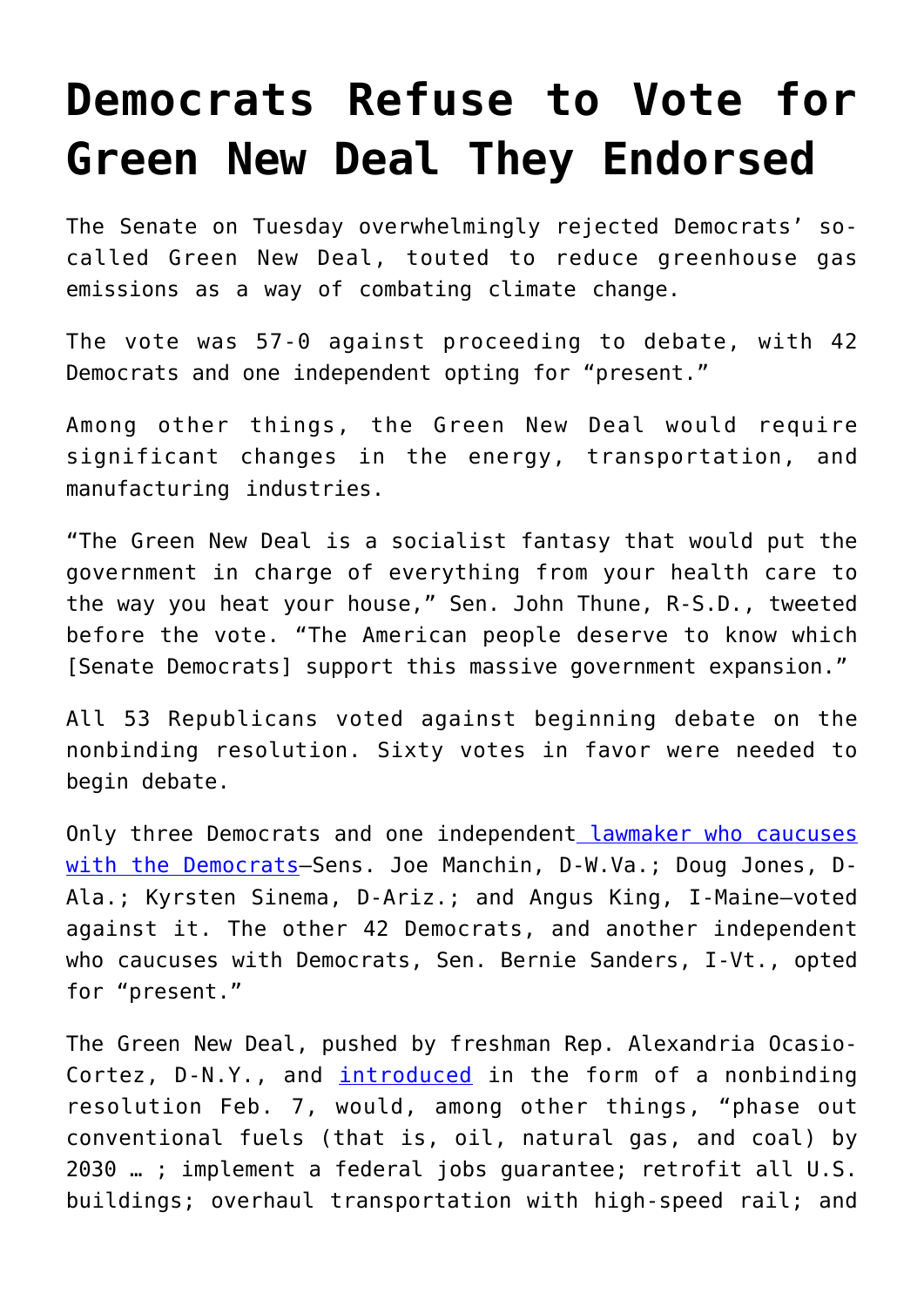provide universal health care," Heritage Foundation scholar Lee Edwards wrote in a [recent commentary.](https://www.dailysignal.com/2019/02/13/the-true-meaning-of-that-green-new-deal/)

The measure also seeks to reduce to "net-zero" greenhouse gas emissions, including "cow farts," as the original Green New Deal [FAQ](https://assets.documentcloud.org/documents/5729035/Green-New-Deal-FAQ.pdf) released by Ocasio-Cortez stated:

*We set a goal to get to net-zero, rather than zero emissions, in 10 years because we aren't sure that we'll be able to fully get rid of farting cows and airplanes that fast, but we think we can ramp up renewable manufacturing and power production, retrofit every building in America, build the smart grid, overhaul transportation and agriculture, plant lots of trees and restore our ecosystem to get to net-zero.*

The legislation would fail to significantly reduce the earth's temperature, according to a [report](https://www.dailysignal.com/2019/02/07/green-new-deal-would-barely-change-earths-temperature-here-are-the-facts/) from Nick Loris, an economist who focuses on energy, environmental, and regulatory issues at The Heritage Foundation.

Senate Majority Leader Mitch McConnell, R-Ky., said in February that he wanted to call a vote on the Green New Deal to put members of the Senate on record.

"I've noted with great interest the Green New Deal, and we're going to be voting on that in the Senate to give everybody an opportunity to go on record," he [said](https://www.realclearpolitics.com/video/2019/02/12/mcconnell_senate_will_vote_on_green_new_deal_to_give_an_opportunity_to_go_on_record.html).

In an interview **[Friday](https://www.youtube.com/watch?v=3xtf9QE-lME)** on NBC's "Late Night" with host Seth Meyers, Ocasio-Cortez said the Green New Deal encompasses everything she thinks should be policy goals for Congress to enact.

"If we're going to make progress, we need to declare our North Star, and our North Star is 100 percent renewable energy. It's Medicare for All. It's tuition-free public colleges. It's investing in technology and renewable resources," she said.

Prior to the vote, many leading Democratic senators had come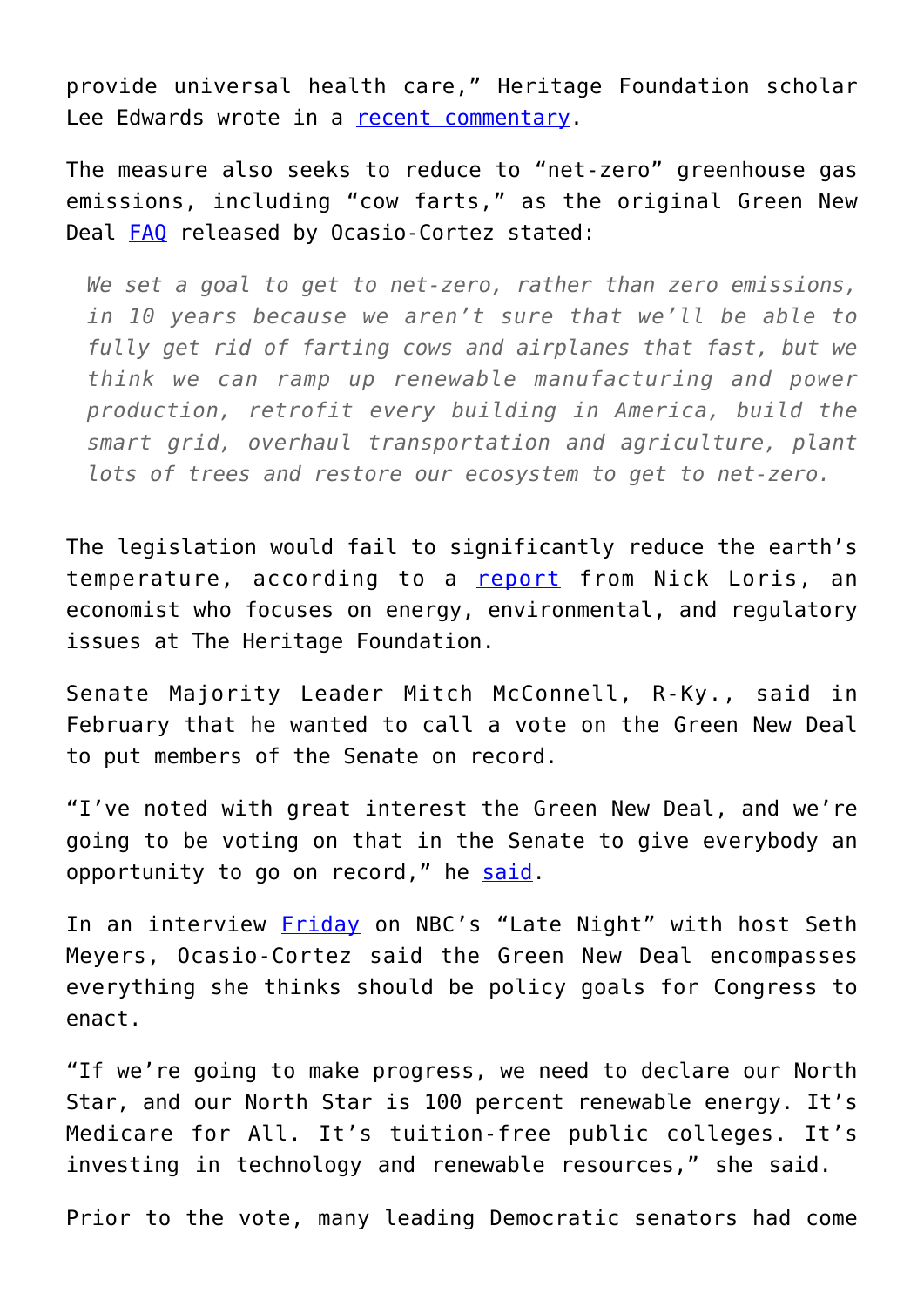out in support of the Green New Deal.

An aide to Sen. Elizabeth Warren, D-Mass., [told Axios in](https://www.axios.com/elizabeth-warren-backs-idea-of-green-new-deal-8585d278-ca96-484a-8e22-1f616956c034.html) [January](https://www.axios.com/elizabeth-warren-backs-idea-of-green-new-deal-8585d278-ca96-484a-8e22-1f616956c034.html) that she "supports the idea of a Green New Deal to ambitiously tackle our climate crisis, economic inequality, and racial injustice."

Warren's fellow Massachusetts Democratic senator, Ed Markey, a sponsor of the bill, [tweeted](https://twitter.com/hashtag/GreenNewDeal?src=hashtag_click) his support Tuesday afternoon ahead of the vote.

"Instead of confronting the generational challenge of climate change, Senate Republicans just want to make a mockery of the #GreenNewDeal," he said. "Because they have no plan to fight climate change."

Sen. Kamala Harris, D-Calif., also seemed to tweet support for the Green New Deal on Tuesday afternoon ahead of the vote, without citing it by name.

"Senate Republicans are playing political games with climate change," Harris [tweeted](https://twitter.com/SenKamalaHarris/status/1110600566382694400). "We should not be wasting our time with fake votes & cynical stunts. The Republican majority must stop denying science and finally admit that climate change is real. Time is not on our side."

In January, Sen. Kirsten Gillibrand, D-N.Y., referring to the Green New Deal, [told](https://thehill.com/policy/energy-environment/426582-gillibrand-backs-green-new-deal-to-fight-climate-change) the liberal Pod Save America podcast that "the platform of it is really exciting," and [in February](https://www.foxnews.com/politics/booker-compares-green-new-deal-to-going-to-the-moon-defeating-nazis), Sen. Cory Booker, D-N.J., compared the Green New Deal to the effort to send a man to the moon. Sanders has [said](https://www.axios.com/2020-presidential-candidates-green-new-deal-22faff60-3fee-45f3-8636-09e437c82431.html) he is "proud" to be an original co-sponsor of the legislation.

Senate Minority Leader Chuck Schumer, D-N.Y., chided McConnell for forcing a vote on the Green New Deal. "I challenge Leader McConnell to say that our climate change crisis is real, that it's caused by humans, and that Congress needs to act," Schumer [said](https://www.politico.com/story/2019/02/14/schumer-green-new-deal-1175513) in February. "This is what two-thirds of the American people agree with."